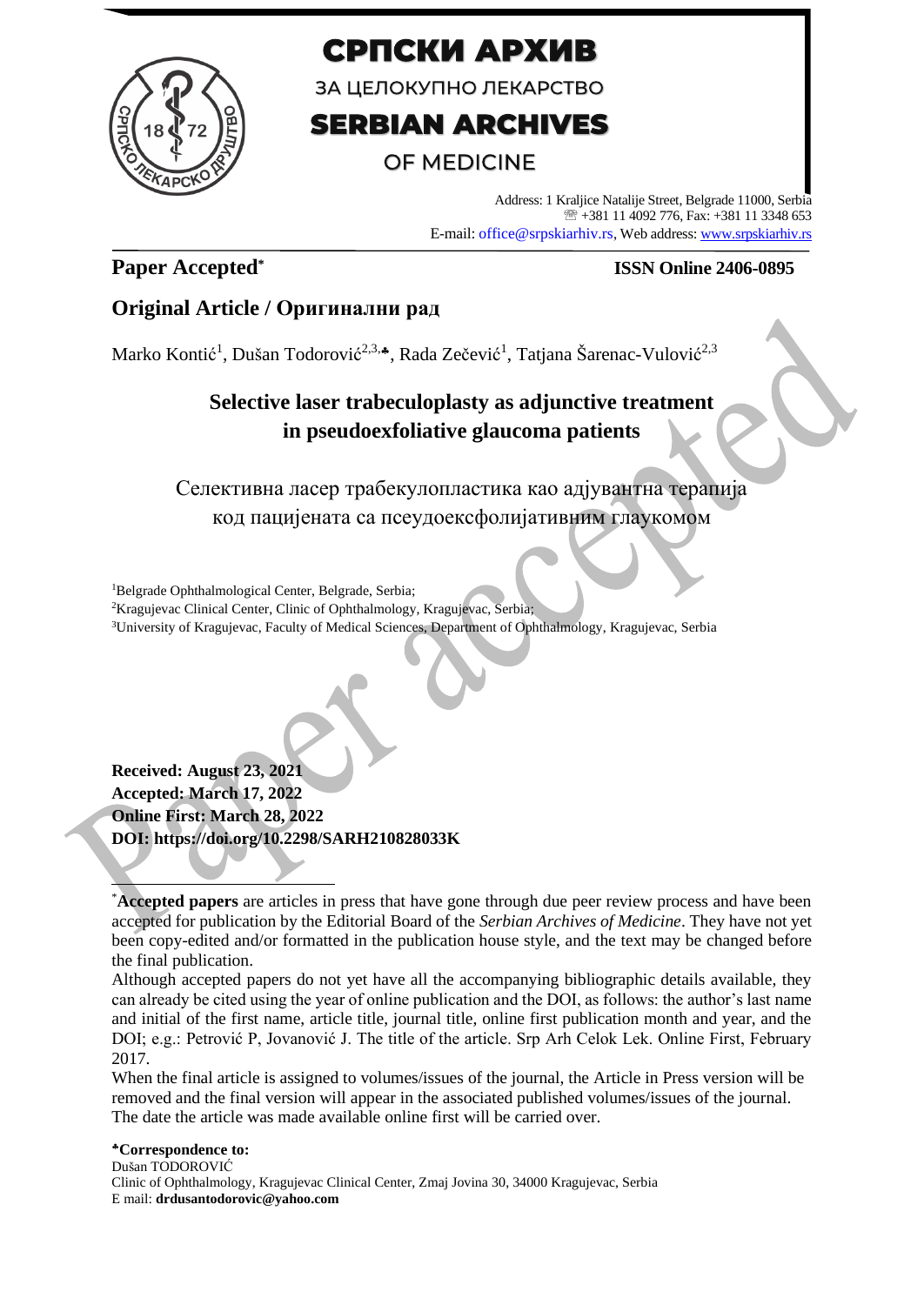### **Selective laser trabeculoplasty as adjunctive treatment in pseudoexfoliative glaucoma patients**

Селективна ласер трабекулопластика као адјувантна терапија код пацијената са псеудоексфолијативним глаукомом

#### **SUMMARY**

**Introduction/Objective** Pseudoexfoliation syndrome is characterized by abnormal production and accumulation of fibrillar, white-gray, "dandruff-like" material in almost all ocular structures. The aim of this study was to examine effect of selective laser trabeculoplast in pseudoexfoliation glaucoma patients.

**Methods** Thirty-two patients (47 eyes) were enrolled with medically uncontrolled pseudoexfoliation glaucoma. All patients could not reach target intraocular pressure with maximal tolerated medical therapy before treatment. Selective laser trabeculoplasty was performed with about 100 non-overlapping spots. Intraocular pressure was measured 1 hour, 7 days, 4 weeks, 3, 6, 12, 18 and 24 months after procedure.

**Results** The mean base intraocular pressure was 23.45 mmHg  $(SD = 3.07)$ . Statistically significant reduction of mean intraocular pressure was observed at all follow-ups except 1 hour after treatment. Mean intraocular pressure after 24 months was  $18.39$ mmHg (SD = 1.82). Success, defined as intraocular pressure reduction from base IOP of more than 20% after 24 months, was achieved in 27 eyes (57.45%). We did not find any influence of sex and age on selective laser trabeculoplasty effects in pseudoexfoliative glaucoma patients. Baseline intraocular pressure is proved to be reliable predictor of intraocular pressure lowering effect, as there were strong correlation between baseline intraocular pressure and percentage of reduction of intraocular pressure after 24 months ( $r = 0.71$ ,  $p < 0.01$ ).

**Conclusion** Selective laser trabeculoplasty is safe and effective method for reduction of intraocular pressure in pseudoexfoliation glaucoma patients and should be used more often in this challenging form of glaucoma. Baseline intraocular pressure seems to be reliable predictor of success.

**Keywords:** selective laser trabeculoplasty; pseudoexfoliative glaucoma; intraocular pressure

#### **САЖЕТАК**

**Увод/Циљ** Псеудоекфолијативни синдром карактерише абнормална производња и накупљање фибриларног, бело-сивог материјала сличног перути у готово свим окуларним структурама. Циљ ове студије био је испитати ефекат селективне ласер трабекулопласте код пацијената са псеудоексфолијативним глаукомом.

**Методе** Тридесет два пацијента (47 очију) са медикаментно неконтролисаним псеудоексфолијативним глаукомом била су укључена у студију. Сви пацијенти нису могли постићи терапијски интраокуларни притисак са максимално толерисаном медикаментном терапијом пре почетка лечења. Селективна ласер трабекулопластика изведена је са око 100 печата који се не преклапају. Интраокуларни притисак мерен је 1 час, 7 дана, 4 недеље, 3, 6, 12, 18 и 24 месеца након захвата.

**Резултати** Средњи базни интраокуларни притисак био је 23,45 mmHg (SD = 3,07). Статистички значајно смањење средњег интраокуларног притиска уочено је код свих контрола осим 1 часа након третмана. Средњи интраокуларни притисак након 24 месеца износио је 18,39 mmHg (SD = 1,82). Успех, дефинисан као смањење интраокуларног притиска од базног за више од 20% након 24 месеца, постигнут је код 27 очију (57,45%). Нисмо открили утицај пола и старости на селективне ефекте ласер трабекулопластике код пацијената са псеудоексфолијативним глаукомом. Показало се да је почетни интраокуларни притисак поуздан предиктор ефекта снижавања интраокуларног притиска, јер је постојала снажна корелација између основног интраокуларног притиска и процента смањења интраокуларног притиска након 24 месеца  $(p = 0.71, p < 0.01)$ .

**Закључак** Селективна ласер трабекулопластика је сигурна и ефикасна метода за смањење интраокуларног притиска код пацијената са псеудоексфолијативним глаукомом и требало би је чешће користити у овом изазовном облику глаукома. Чини се да је основни интраокуларни притисак поуздан предиктор успеха.

**Кључне речи:** селективна ласер трабекулопластика; псеудоексфолијативни глауком; интраокуларни притисак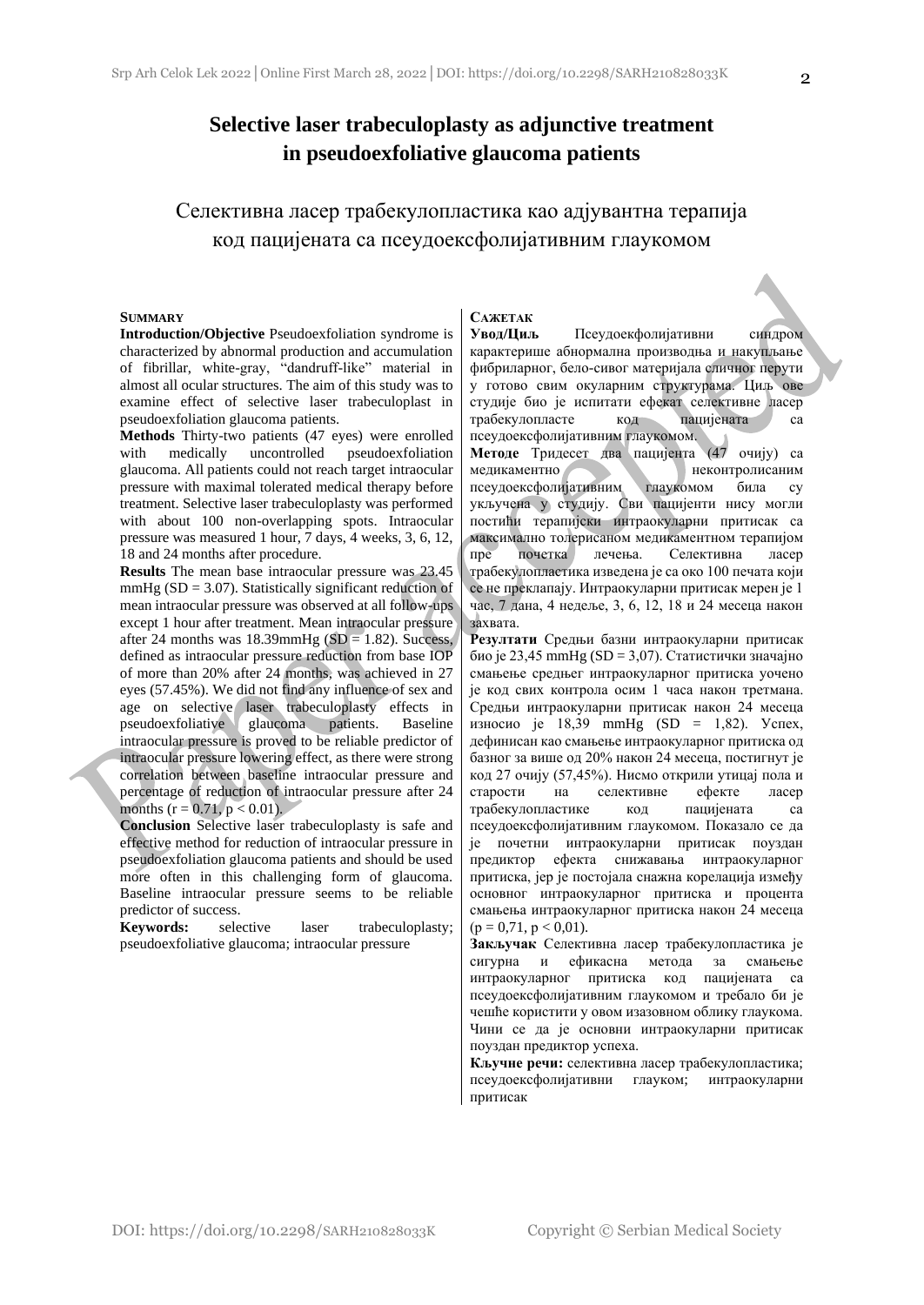Pseudoexfoliation syndrome is systemic disease of the extracellular matrix with primary ocular manifestations. Syndrome is characterized by abnormal production and accumulation of fibrillar, white-gray, "dandruff-like" material in almost all ocular structures. Pseudoexfoliative material is produced by cells of the anterior segment of the eye. This material is insoluble and floats in the aqueous humor, and is most often deposited on the structures of the eye in contact with aqueous humor like: lens, ciliary body, corneal endothelium and trabecular meshwork. In clinical presentation, it is usually seen on pupillary margin, anterior capsule of the lens and on trabecular meshwork. Pseudoexfoliative material can disturb the function of goblet cell in conjunctiva which causes tear film instability and dry eye syndrome. Structure of this material is fibrillar and it contains parts of basal membranes and some enzymes [1, 2, 3].

Accumulation of this material in the trabecular meshwork can lead to its obstruction and to increase of intraocular pressure (IOP). Pigment granulas can be seen in anterior chamber angle and they are probably released from the iris while rubbing on the fibrillar deposits on the lens. Pigment granulas can participate in clogging of trabecular meshwork.

Pseudoexfoliation (PXF) syndrome is the most common cause of secondary glaucoma, although not all patients with pseudoexfoliation syndrome will encounter this disease [1].

It is known that PXF glaucoma is very difficult form of glaucoma to treat [2], with high intraocular pressure and rapid unpredictable progression of the disease [4]. It is quite challenging for treatment because it often responds poorly to medical therapy. Treatment of glaucoma includes: medical, laser and surgical treatment.

Laser trabeculoplasty as a method for lowering intraocular pressure is in use for more than forty years, now. It was first introduces by Wise and Witter in 1979 [5]. At that time argon laser was user for this method, so it was called argon laser trabeculoplasty (ALT). ALT have shown good results in lowering IOP although its mechanism of action was never completely understood. Later it was noticed, that it is often followed by scaring in iridocorneal angle and occurrence of peripheral anterior synechia. This finding limited argon laser trabeculoplasty for only single application in one patient.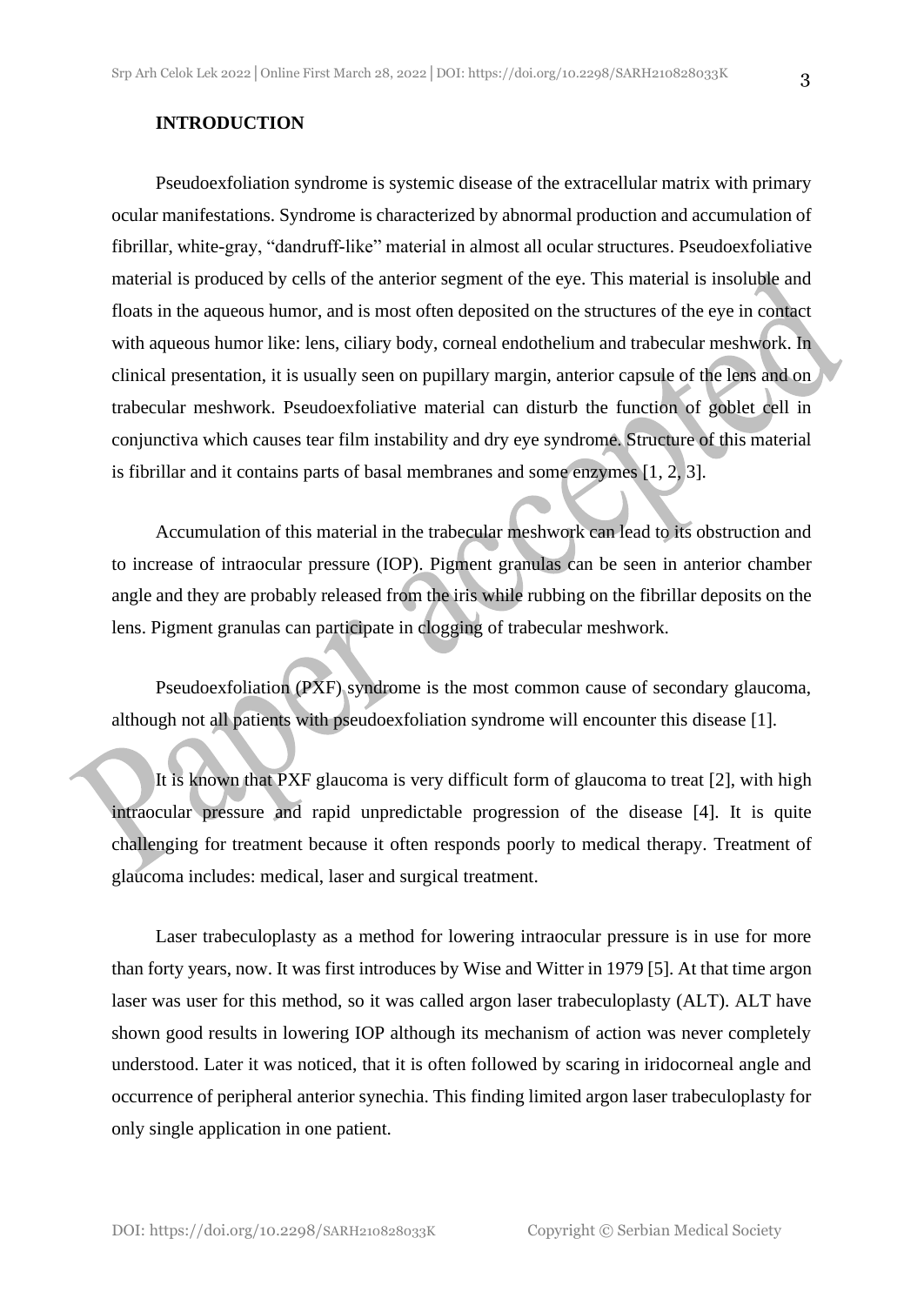First results with selective laser trabeculoplasty in lowering IOP in patients with open angle glaucoma, Park and Latina presented in 1995. This method is in commercial use since 2001 [6]. For this procedure Q-switched, frequency doubled laser with a wavelength of 532 nm is used. Laser beam is directed at trabecular meshwork (TM) and duration of the pulse of laser energy is only 3 ns. Small amount of laser energy released is enough to heat and damage only pigmented cells of trabecular meshwork that absorbs light energy to a greater extent than surrounding non pigmented cells of TM.

The aim of this study was to analyze the effects of selective laser trabeculoplasty on patients with medically uncontrolled PXF glaucoma. We examined the significance of intraocular pressure reduction compared to baseline IOP during follow-up period of 24 months, influence of baseline IOP value to the percentage of reduction, as well as influence of demographic characteristics.

### **METHODS**

In this prospective, nonrandomized, self-controlled, interventional cohort study 32 patients (47 eyes) with medically uncontrolled pseudoexfoliation glaucoma were enrolled to assess the response to SLT. With the approval of institutional Committee on Ethics and according to the tenets of the Declaration of Helsinki, all the patients gave their written consent at the beginning of the study.

All patients could not reach target intraocular pressure with maximal tolerated medical therapy. Patients underwent detailed ophthalmological examination before procedure: Snellen visual acuity, slit lamp examination of anterior segment, gonioscopic examination of anterior chamber angle, optic disc examination and visual field testing which confirmed diagnosis.

The study was conducted at the opthhalmological hospital, "Belgrade ophthalmological center", Belgrade, Serbia from June 1, 2019 until June 1, 2021. All the procedures were done by one experienced ophthalmologist.

Selective laser trabeculoplasty was performed over 360 degrees of trabecular meshwork.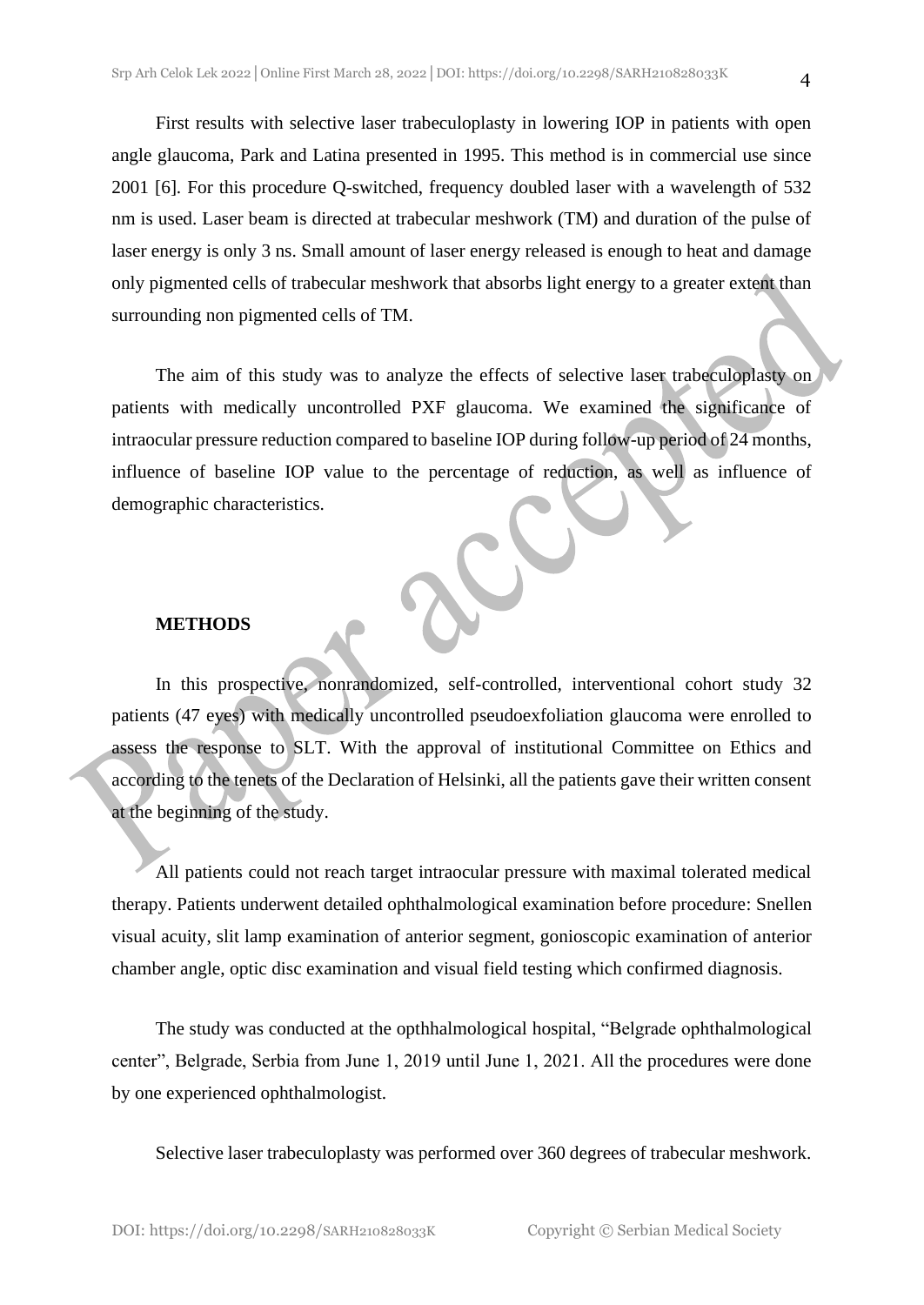IOP was measured 1 hour, 7 days, 4 weeks, 3, 6, 12, 18 and 24 months after procedure. Baseline characteristics of all patients were recorded at the beginning of the study. These include: age, gender, diagnosis, baseline IOP, and the number and the type of used medications.

Patient inclusion criteria were intraocular pressure above target IOP with maximal tolerated medical therapy in patients with pseudoexfoliation glaucoma. Patients had to be older than 18 years to participate in the study.

Exclusion criteria were advanced-stage glaucoma; patients who underwent any previous antiglaucoma laser or surgical procedure; eyes with previous anterior segment surgery like cataract extraction within the past 6 months, and patients with baseline  $IOP > 30$ mmHg with fully medicated local and per oral antiglaucomatous treatment (carbonic anhydrase inhibitors). Patients who could not be followed for at least 24 months were also excluded and their results were removed.

During four weeks before treatment IOP was measured at least 2 times in all patients in order to get the baseline IOP as a mean value of these measurements. IOP was measured using Goldmann applanation tonometer.

Immediately before treatment, IOP was measured and after that 0.5% solution of apraclonidine was instilled in the treated eye with the aim to prevent IOP spikes [7, 8].

The procedure was performed with topical anesthetic-benoxinate hydrochloride 0.4%. With the patient seated at the laser slit-lamp system, a Goldmann three-mirror goniolens or Latina lens was placed on the eye with methylcellulose 2%.

All eyes were treated with Ellex, Tango® SLT laser (Ellex Medical Pty. Ltd, Adelaide, Australia) a frequency-doubled, Q-switched Nd: YAG laser emitting at 532nm with fixed pulse duration of 3 ns and a spot size of 400 μm. Treatment began at 0.8mJ and was titrated according to the response. If cavitation bubbles appeared the laser energy was reduced by 0.1 mJ until no bubbles formed and treatment was continued at this energy level. If no cavitation bubble was observed, the pulse energy was increased by 0.1 mJ until bubble formation and then decreased as described above. Sometimes higher energy was required for the treatment of the superior, less pigmented angle. Approximately 100 adjacent, but non overlapping, laser spots were placed over 360° of the TM [8].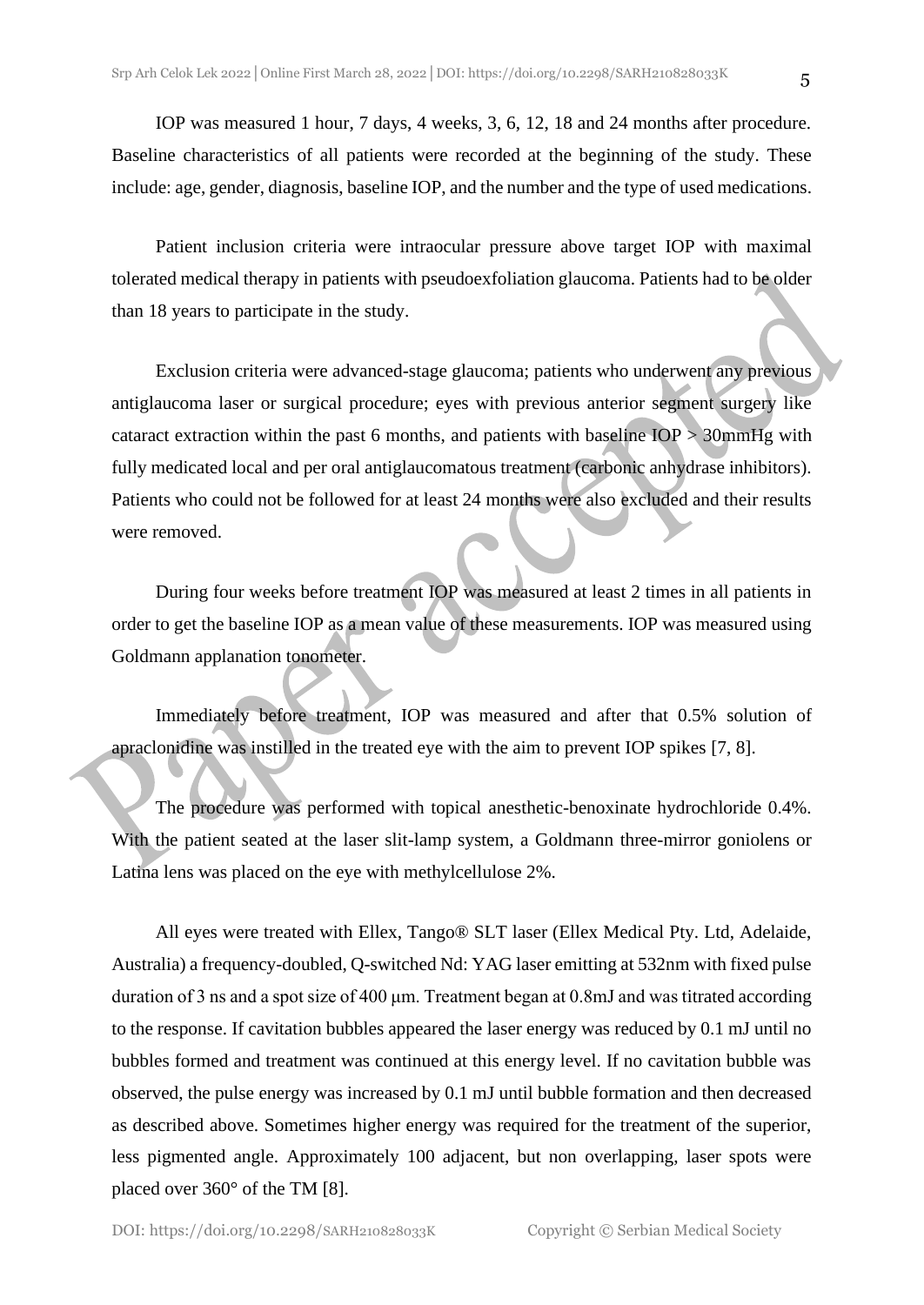Immediately after the laser treatment, nepafenac eye drops were administered once in treated eye than three times daily for 3 days. The IOP in the treated eye was measured and recorded 1 hour after surgery. The same preoperative anti-glaucoma medication regimen was continued. Patients were evaluated at 1 hour, 1 week, and at 1, 3, 6, 12, 18 and 24 months. At each visit, the visual acuity and IOP were measured, and slit-lamp examination of the anterior segment was performed. All major and minor complications and complaints were recorded and treated appropriately.

Complete success of treatment was defined as IOP reduction of 20% and more and qualified success reduction of IOP between 10 and 20%.

The data was analyzed using SPSS statistical software (version 22.0) using ANOVA for repeated measures and T test for dependent samples. A  $P$  value of less than 0.05 was considered to be statistically significant.

### **RESULTS**

From 47 eyes of 32 patients initially enrolled, twenty five patients (38 eyes) completed the study. Seven patients (9 eyes) were sent for other surgical treatment or to repetition of SLT due to high IOP during follow-up period and they were excluded from the study. Patients that did not come on all follow-ups were also excluded, and their data erased.

Average age of our patients was  $73.76$  (SD = 5.79) and baseline IOP was 23.13  $(SD = 3.06)$ . There were 13 men (21 eye) and 12 women (17 eyes) in our group. Baseline characteristics of included patients are presented in Table 1.

Seven days after the treatment mean IOP was reduced to  $18.26$  (SD = 2.65). One month after SLT mean IOP dropped to  $16.74$  (SD = 2.06). Lowest mean IOP was recorded 3 months after treatment and it was  $15.84 \text{ mmHg (SD = 1.87)}$  or  $31.51\%$  reduction from the baseline. After that period mean IOP showed mild but constant raise and 24 months after treatment the mean IOP was 18.03 mmHg (SD = 1.64) ( $p < 0.01$ ) and that was 5.11 mmHg lower than baseline or 22.07%. It is shown in Table 2 and 3, and Figure 1.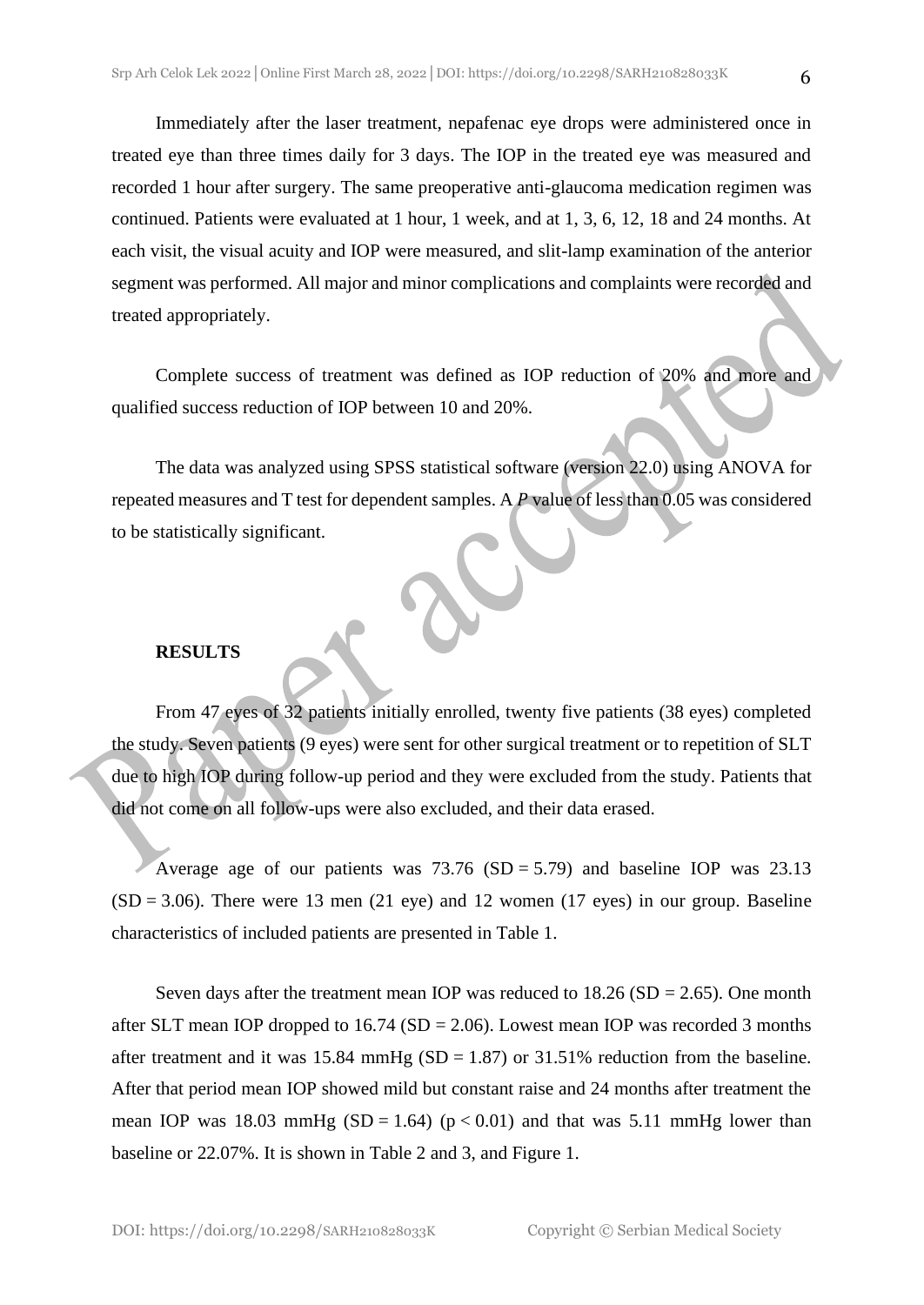Success of treatment was defined as reduction of IOP of at least 20% from baseline IOP. Eleven eyes did not achieve IOP reduction of 20% after 24 months. When we take in count those 9 eyes that were sent for surgery and eleven eyes that did not achieve IOP reduction of 20% or more it makes 20 out of 47 eyes or 42.55%. Success, after 24 months, was achieved in 27 eyes (57.45%).

Paired-samples T test was used to compare the means of baseline intraocular pressure and IOP 24 months after treatment and difference is highly statistically significant ( $p < 0.001$ ).

We also investigated the role of baseline IOP values as a predictor of SLT response in patients with pseudoexfoliative glaucoma. There were strong correlation between mean base IOP and mean percentage of reduction after 24 months from treatment  $(r = 0.71, p < 0.01)$ (Table 4, Figure 2).

Most significant side effect of SLT was postoperative IOP spike which was noticed in 10 eyes (26.31%) one hour after treatment. In six of them (15.79%) IOP spike was higher or equal with 5 mmHg. After 7 days there were no eyes with IOP higher than baseline. In 11 eyes (28.95%) mild anterior chamber inflammation was present 1 hour after treatment, but at 7 days all eyes were quiet. One patient complained at ocular discomfort, but did not require discontinuation of the treatment. There were no corneal complications.

### **DISCUSSION**

In previous papers selective laser trabeculoplasty was proved to reduce intraocular pressure in primary open angle glaucoma as well as in pseudoexfoliative and pigmentary glaucoma. Although the percentage of reduction was similar in many reports there were some papers that found reduction as high as 40% and others that reported less than 10% [9–18].

In our group of patients with pseudoexfoliative glaucoma, SLT was used as adjunctive treatment and we achieved mean reduction of IOP after two years of 22.07% from mean baseline IOP that was similar to expected values based on earlier papers [19–23]. At the beginning of the study it looked that reduction of IOP was even higher than compared to reduction found in primary open angle glaucoma, and it was more than 30% at three months,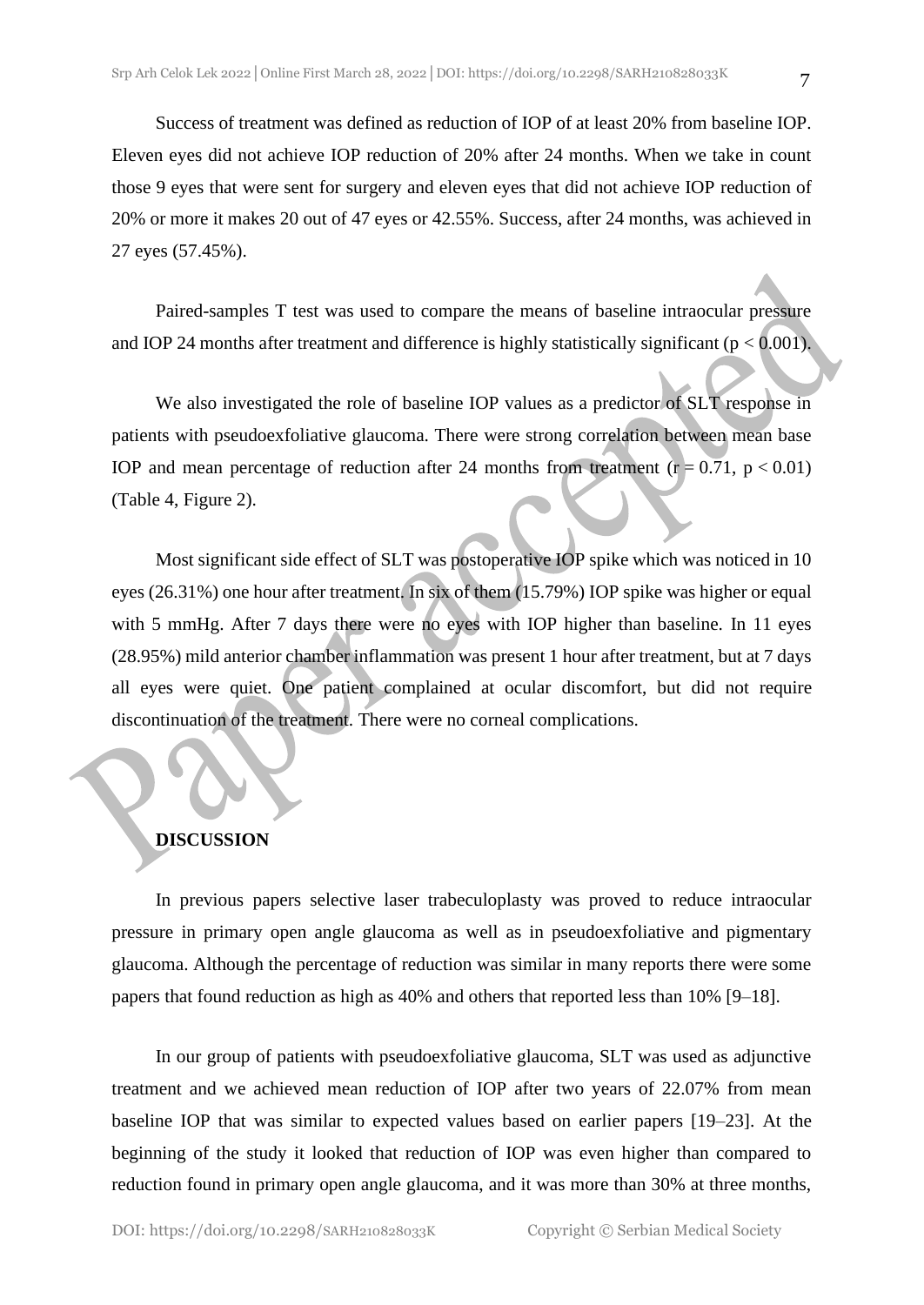but at 24 months check-up it was the same and even lower than in POAG patients. So, it seems that lowering effect of SLT in pseudoexfoliative glaucoma patients is fading over time. It is possible that the reason for that is continuous releasing of pseudoexfoliative material that is clogging iridocorneal and trabecular tissue. Even though, that initial IOP lowering effect is accomplished, release of pseudoexfoliative material lead to continuous increase in IOP.

As complete success we defined lowering of IOP for at least 20%. We achieved this result in 57.45% of patients after 24 months. At 12 months this result was 65.96% which suggest faster fading of SLT intraocular pressure reduction effect in PXF glaucoma patients. IOP reduction between 10 and 20% we defined as qualified success and it was achieved in 7.89% after 24 months, so success was accomplished in 78.95% of eyes that have finished the study or 63.83% of eyes that entered the study. Sometimes even small reduction of IOP could be significant in reaching target IOP for some patients and delaying or avoiding the need for surgical treatment and value of SLT for this patients should not be underestimated.

We did not find any difference between male and female regarding SLT response. That finding is consistent with other papers [24]. Also we did not find any influence of age on SLT effects.

Comparing all follow ups and mean intraocular pressures it was obvious that after one month we had almost definite results and we thought that one should wait for one month to see if the SLT response was adequate for the patient, but that there was no reason to wait any longer if the result was not satisfactory.

IOP spike was most significant side effect that occurred after treatment. It was noticed in 26.31% of eyes and in 15.79% of eyes it was higher or equal with 5 mmHg. Some mild anterior chamber inflammation was present in 28.95% of eyes one hour after treatment. At 7 days follow-up there were no eyes with IOP higher than baseline and all eyes were quiet with no anterior chamber inflammation. This suggest that SLT in this group of patients is quite safe method and with no significant side effects. This results was similar with some other studies [25, 26, 27].

Our study confirmed that higher baseline IOP predicts higher hypotensive response and higher percentage of IOP reduction from baseline [28, 29].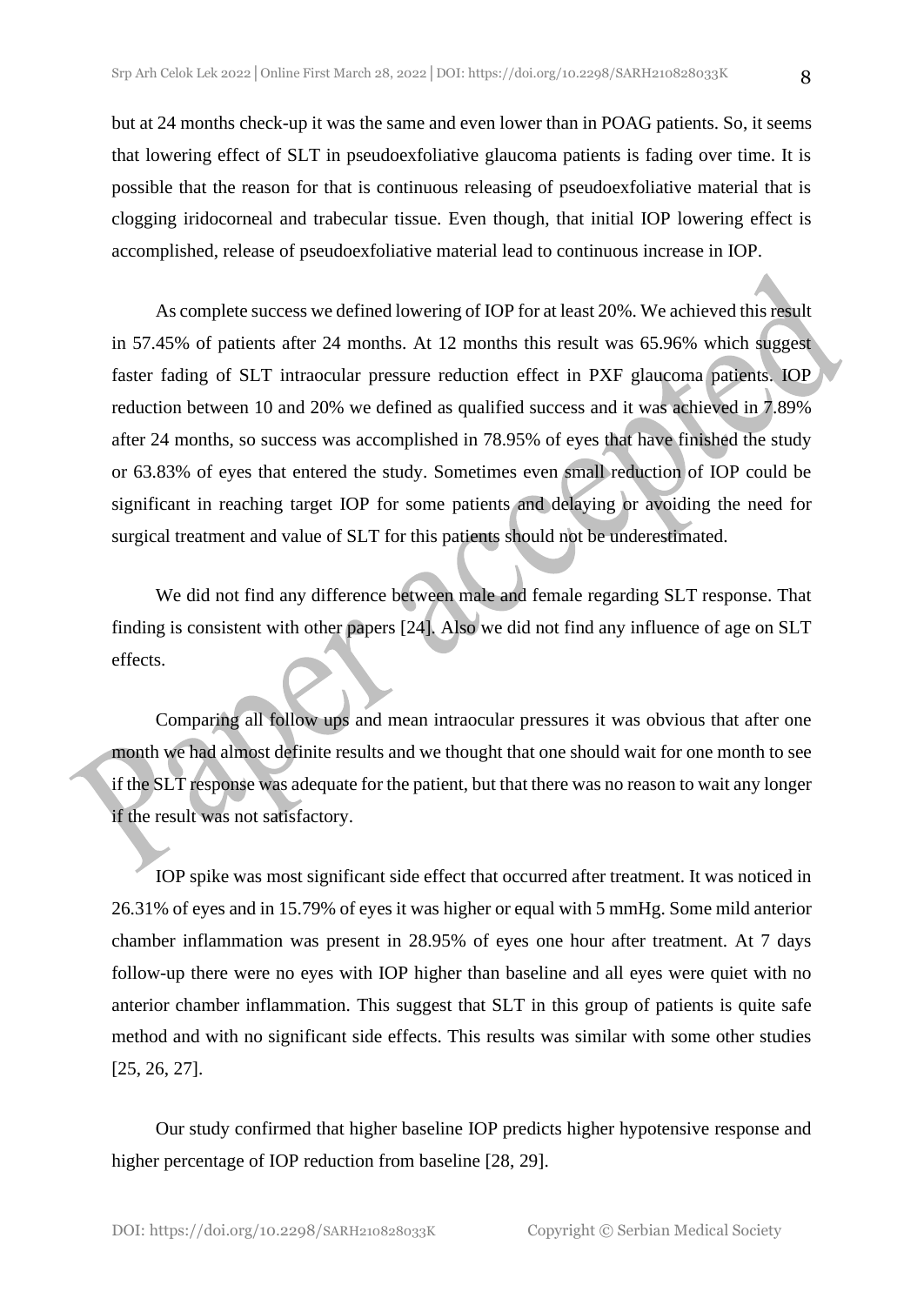In this group we did not aim for reduction in number of medication used because all patients were on maximally tolerated medical therapy and did not reach target IOP and we were looking for additional reduction of IOP, so mean number of medications did not change before and after the study.

### **CONCLUSION**

Selective laser trabeculoplasty is very effective in lowering intraocular pressure in medically uncontrolled patients with pseudoexfoliative glaucoma and should be used more readily in this challenging form of glaucoma. Also it appears that effect of selective laser trabeculoplasty on those patients fades away with time. Intervention is safe and not accompanied with significant side effects. Baseline intraocular pressure seems to be reliable predictor of intraocular pressure lowering effect. Also it looks like that after one month definite intraocular pressure lowering results can be estimated.

**Conflict of interest:** None declared.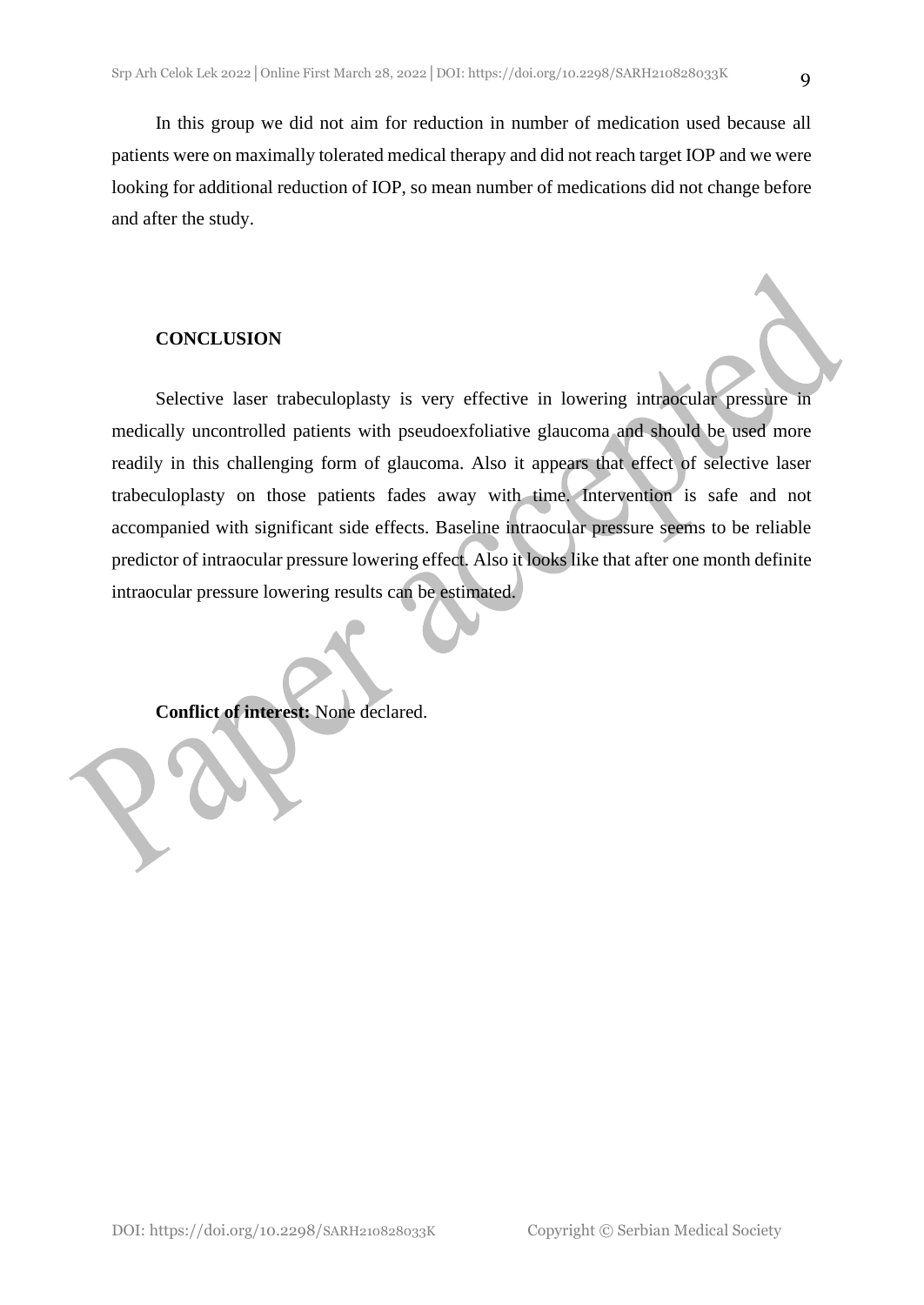### **REFERENCES**

- 1. Konstas AGP, Ringvold A. Epidemiology of Exfoliation Syndrome. J Glaucoma. 2018; 27 (1):4–11. doi: 10.1097/IJG.0000000000000908.
- 2. Sarenac Vulovic T, Pavlovic S,Jakovljevic V, Janicijevic K, Zdravkovic N. Nitric oxide and tumour necrosis factor alpha in the process of pseudoexfoliation glaucoma. Int J Ophthalmol. 2016; 9(8): 1138–42. doi: 10.18240/ijo.2016.08.09.
- 3. Todorovic D, Sarenac Vulovic T, Jovanovic S, Janicijevic-Petrovic M, Petrovic N, Kontic M, et al. The impact of pseudoexfoliation and artificial tear application on the tear film stability in a pseudophakic eye. Srp Arh Celok Lek. 2018; 146(7-8):422-27. doi: https://doi.org/10.2298/SARH170718174T.
- 4. Ritch R. Systemic Associations of Exfoliation Syndrome. Asia Pac J ophthalmol (Phila). 2016; 5(1):45-50. doi: 10.1097/APO.0000000000000187.
- 5. Wise JB, Witter SL. Argon therapy for open angle glaucoma: a pilot study. Arch Ophthalmol 1979;97:319-22.
- 6. Latina MA, Park C. Selective targeting of trabecular meshwork cells:in vitro studies of pulsed and CW laser interactions. Exp Eye Res.1995; 60(4):359-71.
- 7. Makri OE, Pallikari A, Pagoulatos D, Kagkelaris K, Kostopoulou E, Georgakopoulos C. Micropulse laser trabeculoplasty on pseuodexfoliation glaucoma patients under topical prostaglandin analogue monotherapy: 1 year results. Graefes Arch Clin Exp Ophthalmol. 2019; 257(2):349–55. doi: 10.1007/s00417-018-4195-2.
- 8. Ilveskoski L, Taipale C, Tuunubeb R. Selective laser trabeculoplasty in exfoliative glaucoma eyes with prior argon laser trabeculoplasty. Acta Ophthalmologica. 2020; 98(1):58-64. doi: 10.1111/aos.14136
- 9. Tekin K, Inanc M, Elgin U. Monitoring and management of the patient with pseudoexfoliation syndrome: current perspectives. Clin Ophthalmol. 2019; 13: 453–464. doi: 10.2147/OPTH.S181444.
- 10. Schweitzer C. Pseudoexfoliation syndrome and pseudoexfoliation glaucoma. J Fr Ophtalmol. 2018; 41(1):78-90. doi: 10.1016/j.jfo.2017.09.003.
- 11. Sharma S, Chataway T, Klebe S, Griggs K, Martin S, Chegeni N, et al. Novel protein constituents of pathological ocular pseudoexfoliation syndrome deposits identified with mass spectrometry. Mol Vis. 2018; 24: 801–17.
- 12. Greslechner R, Spiegel D. Laser Trabeculoplasty in Modern Glaucoma Therapy a Review. Klin Monbl Augenheilkd. 2019; 236(10):1192-200. doi: 10.1055/a-0577-7925.
- 13. Baser G, Cengiz H, Unsal U, Karahan E. The influence of selective laser trabeculoplasty on the success of trabeculectomy. Oman J Ophthalmol. 2018; 11(1): 28 –32. doi: 10.4103/ojo.OJO\_167\_2016.
- 14. De Keyser M, De Belder M, De Belder S, De Groot V. Where does selective laser trabeculoplasty stand now? A review. Eye Vis (Lond). 2016; 3: 10. doi: 10.1186/s40662-016-0041-y.
- 15. Kontic M, Ristic D, Vukosavljevic M, Hypotensive Effect of Selective LaserTrabeculoplasty in Patients with Medically Uncontrolled Primary Open-Angle Glaucoma. Srp Arh Celok Lek. 2014; 142(9-10):524-28. doi: 10.2298/sarh1410524k.
- 16. Francis BA, Loewen N, Hong B, Dustin L , Kaplowitz K, Kinast R, et al. Repeatability of selective laser trabeculoplasty for open-angle glaucoma. BMC Ophthalmol.. 2016. 28;16:128. doi: 10.1186/s12886-016-0299-9.
- 17. Kent SS, Hutnik CM, Birt CM, Damji K, Harasymowycz P, Si F, et al. A randomized clinical trial of selective laser trabeculoplasty versus argon laser trabeculoplasty in patients with pseudoexfoliation. J Glaucoma. 2015; 24(5):344-7. doi: 0.1097/IJG.0b013e31829e55e4.
- 18. Katsanos A, Konstas AG, Mikropoulos DG, Quaranta L, Voudouragkaki IC, Athanasopoulos GP, et al. A review of the clinical usefulness of selective laser trabeculoplasty in exfoliative glaucoma. Adv Ther. 2018; 35(5): 619– 30. doi: 10.1007/s12325-018-0695-z.
- 19. Miraftabi A, Nilforushan N, Nassiri N, Nouri-Mahdavi K. Selective laser trabeculoplasty in patients with pseudoexfoliative glaucoma vs primary open angle glaucoma: a one-year comparative study. Int J Ophthalmol. 2016; 9: 406-10. doi: 10.18240/ijo.2016.03.14.
- 20. Sharpe RA, Kammerdiener LL, Williams DB, Das SK, Nutaitis MJ. Efficacy of selective laser trabeculoplasty following incisional glaucoma surgery. Int J Ophthalmol. 2018; 11: 71-6. doi: 10.18240/ijo.2018.01.13.
- 21. Song JSA, Vianna J, Shuba L, Rafuse P, Nicolela M. Evaluating selective laser trabeculoplasty versus argon laser trabeculoplasty in pseudoexfoliation glaucoma patients. Can J Ophthalmol. 2018; 53(1):70-5. doi: 10.1016/j.jcjo.2017.07.004.
- 22. Hutnik C, Crichton A, Ford B, Nicolela M, Shuba L, Birt C, et al. Selective Laser Trabeculoplasty versus Argon Laser Trabeculoplasty in Glaucoma Patients Treated Previously with 360° Selective Laser Trabeculoplasty: A Randomized, Single-Blind, Equivalence Clinical Trial. Ophthalmology. 2019; 126(2):223-32. doi: 10.1016/j.ophtha.2018.09.037.
- 23. Durr GM, Harasymowycz P. The effect of repeat 360-degree selective laser trabeculoplasty on intraocular pressure control in open-angle glaucoma. J Fr Ophtalmol. 2016; 39:261-4. doi: 10.1016/j.jfo.2015.10.008.
- 24. McAlinden. Selective laser trabeculoplasty (SLT) vs other treatment modalities for glaucoma: systematic review. Eye 2014; 28: 249–58. doi: 10.1038/eye.2013.267.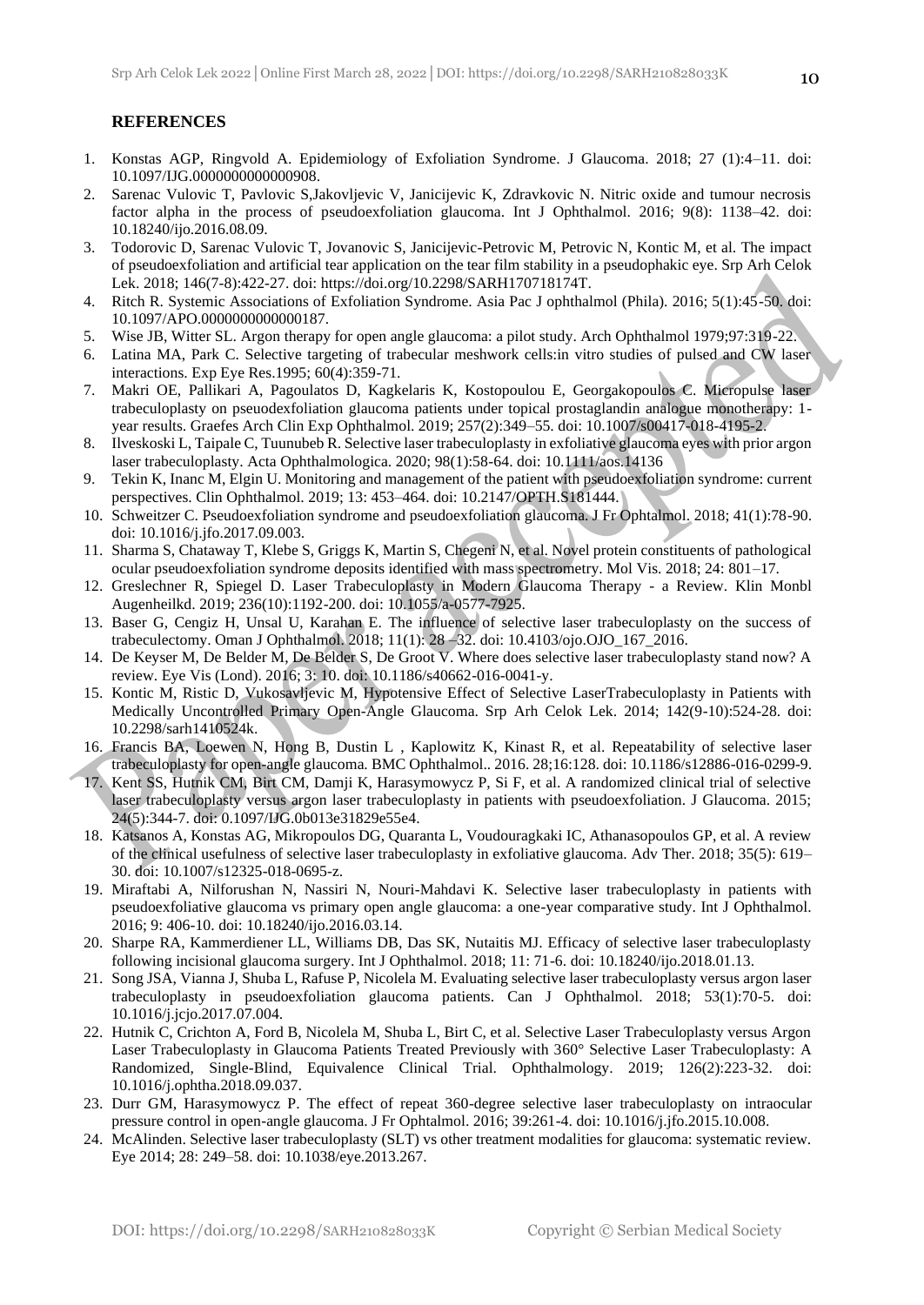- 25. Lee J, Kagan D, Roumeliotis G, Liu H , Hutnik C. Secretion of MMP-3 by co-cultured pigmented and nonpigmented human trabecular meshwork cells following selective laser trabeculoplasty. Clin Exp Ophthalmol. 2016; 44:33-42. doi: 10.1111/ceo.12591.
- 26. Zhou Y, Pruet CM, Fang C, Khanna CL. Selective laser trabeculoplasty in steroid-induced and uveitic glaucoma. Can J Ophthalmol. 2021: S0008-4182(21)00176-9. doi: 10.1016/j.jcjo.2021.05.006. (Ahead of print)
- 27. Pose-Bazarra S, López-Valladares MJ, López-de-Ullibarri I, Azuara-Blanco A. Surgical and laser interventions for pseudoexfoliation glaucoma systematic review of randomized controlled trials. Eye (Lond). 2021; 35(6):1551- 61. doi: 10.1038/s41433-021-01424-1.
- 28. Soboka JG, Giorgis AT, Alemu AM, Hodge WG, Damji KF. Efficacy and Safety of Selective Laser Trabeculoplasty among Ethiopian Glaucoma Patients. J Ophthalmol. 2020; 2020:7620706. doi: 10.1155/2020/7620706. eCollection 2020.
- 29. Örnek N, Örnek K. Corneal endothelial changes following a single session of selective laser trabeculoplasty for pseudoexfoliative glaucoma. Int Ophthalmol. 2018; 38(6):2327-33. doi: 10.1007/s10792-017-0730-0.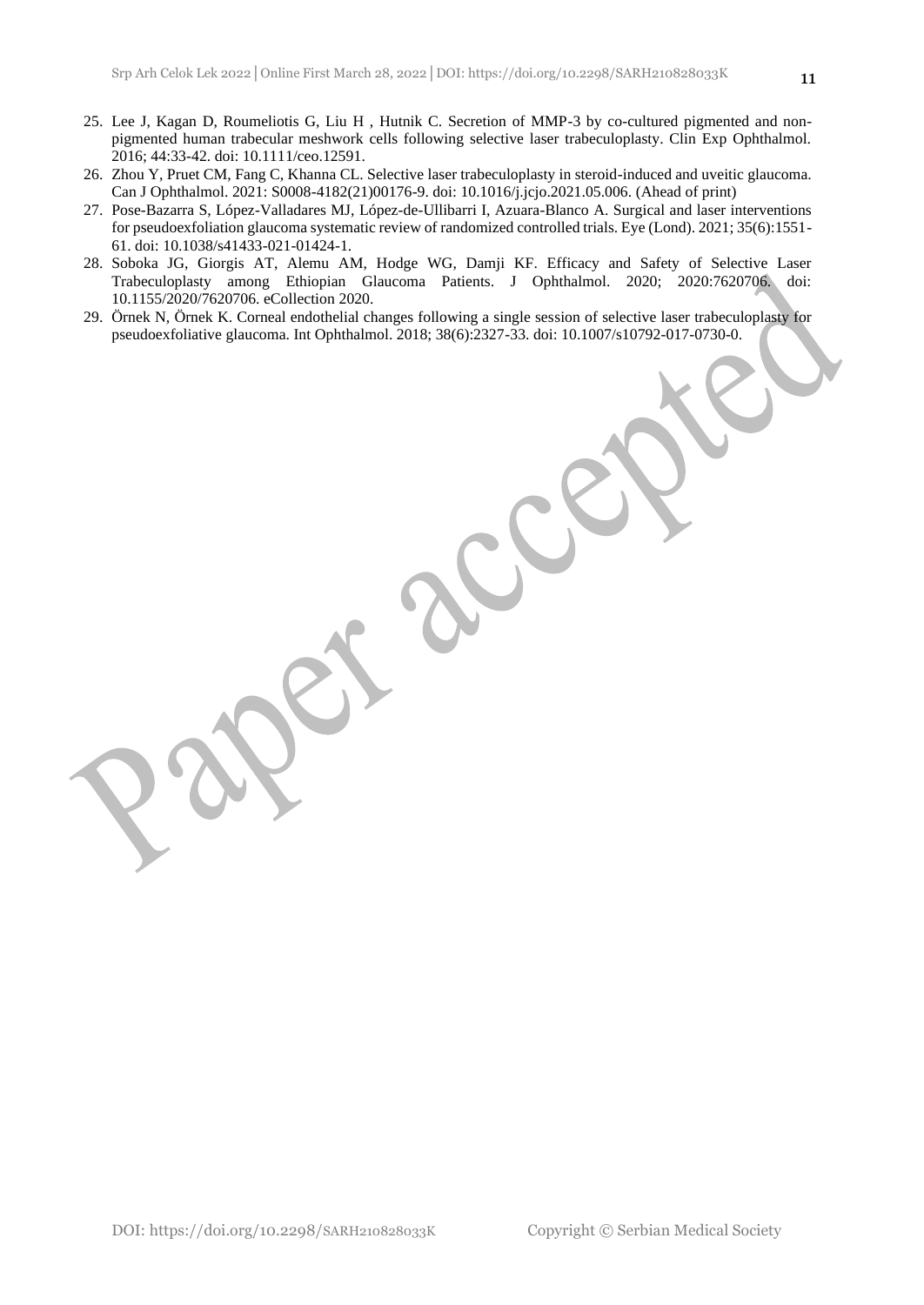| <b>Characteristics</b> |          | Male       | Female     | All   |
|------------------------|----------|------------|------------|-------|
| Number (%)             | Patients | 13 (52)    | 12 (48)    | 25    |
|                        | Eyes     | 21 (55.26) | 17 (44.74) | 38    |
|                        | Mean     | 75.19      | 72         | 73.76 |
| Age (years)            | SD       | 5.19       | 6.14       | 5.79  |
|                        | Min      | 67         | 60         | 60    |
|                        | Max      | 82         | 83         | 83    |
|                        | Mean     | 23.14      | 23.12      | 23.13 |
| <b>Base IOP</b>        | SD       | 2.89       | 3.35       | 3.06  |
|                        | Min      | 19         | 18         | 18    |
|                        | Max      | 29         | 30         | 30    |

**Table 1.** Baseline characteristics of the patients

IOP – intraocular pressure; SD – standard deviation; Min – minimal value; Max – maximal

value

DOI: https://doi.org/10.2298/SARH210828033K Copyright © Serbian Medical Society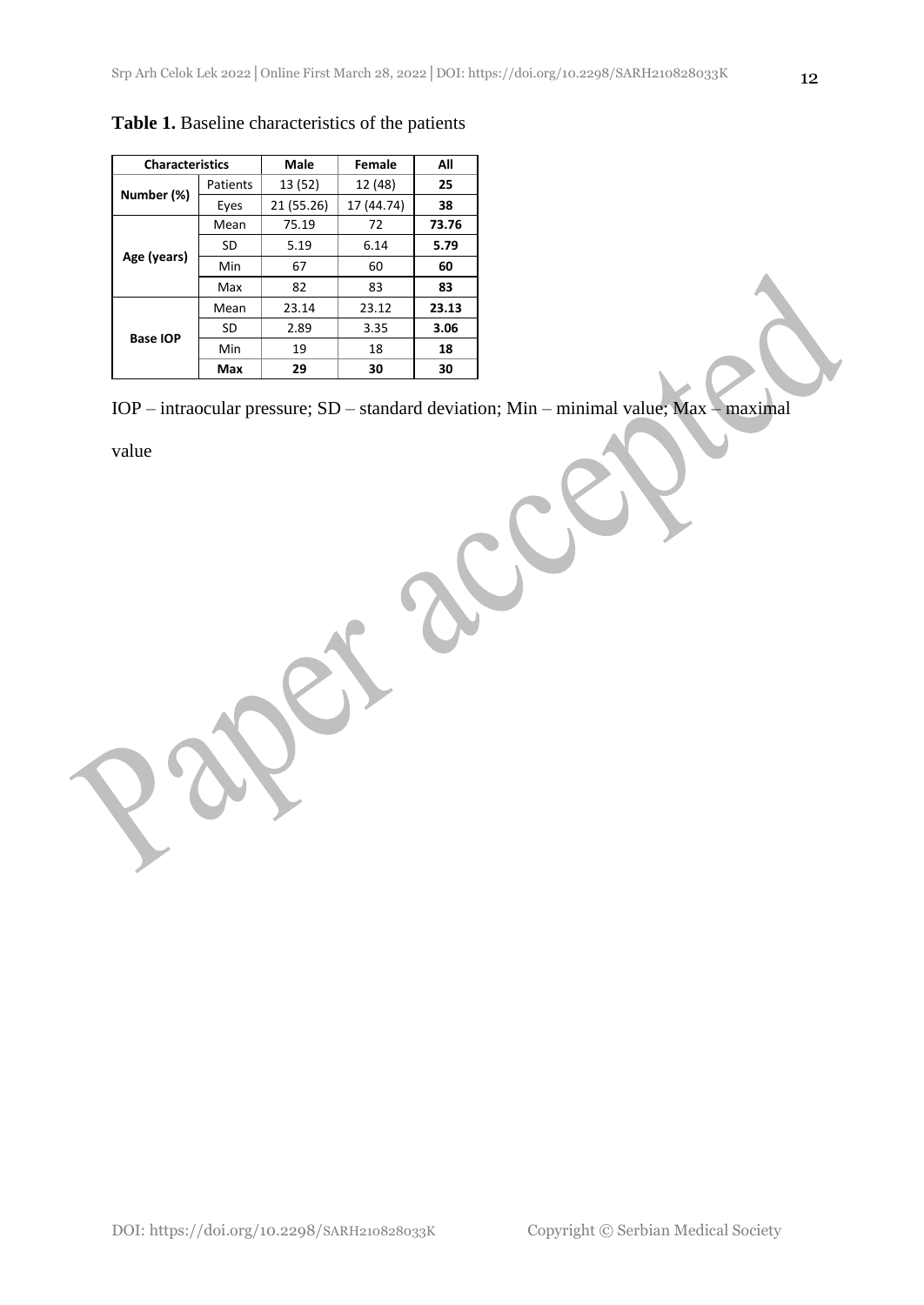| <b>IOP values</b> | <b>Means</b> | <b>SD</b> | Min | Max |
|-------------------|--------------|-----------|-----|-----|
| <b>Baseline</b>   | 23.13        | 3.06      | 18  | 30  |
| 1 hour            | 22.74        | 4.42      | 14  | 33  |
| 7 days            | 18.26        | 2.65      | 15  | 23  |
| 1 month           | 16.74        | 2.06      | 12  | 21  |
| 3 months          | 15.84        | 1.87      | 10  | 21  |
| 6 months          | 16.37        | 2.01      | 14  | 20  |
| 12 months         | 16.95        | 1.74      | 13  | 21  |
| 18 months         | 17.26        | 1.81      | 12  | 21  |
| 24 months         | 18.03        | 1.64      | 14  | 21  |

**Table 2.** Intraocular pressure (IOP) values values over time (mm Hg)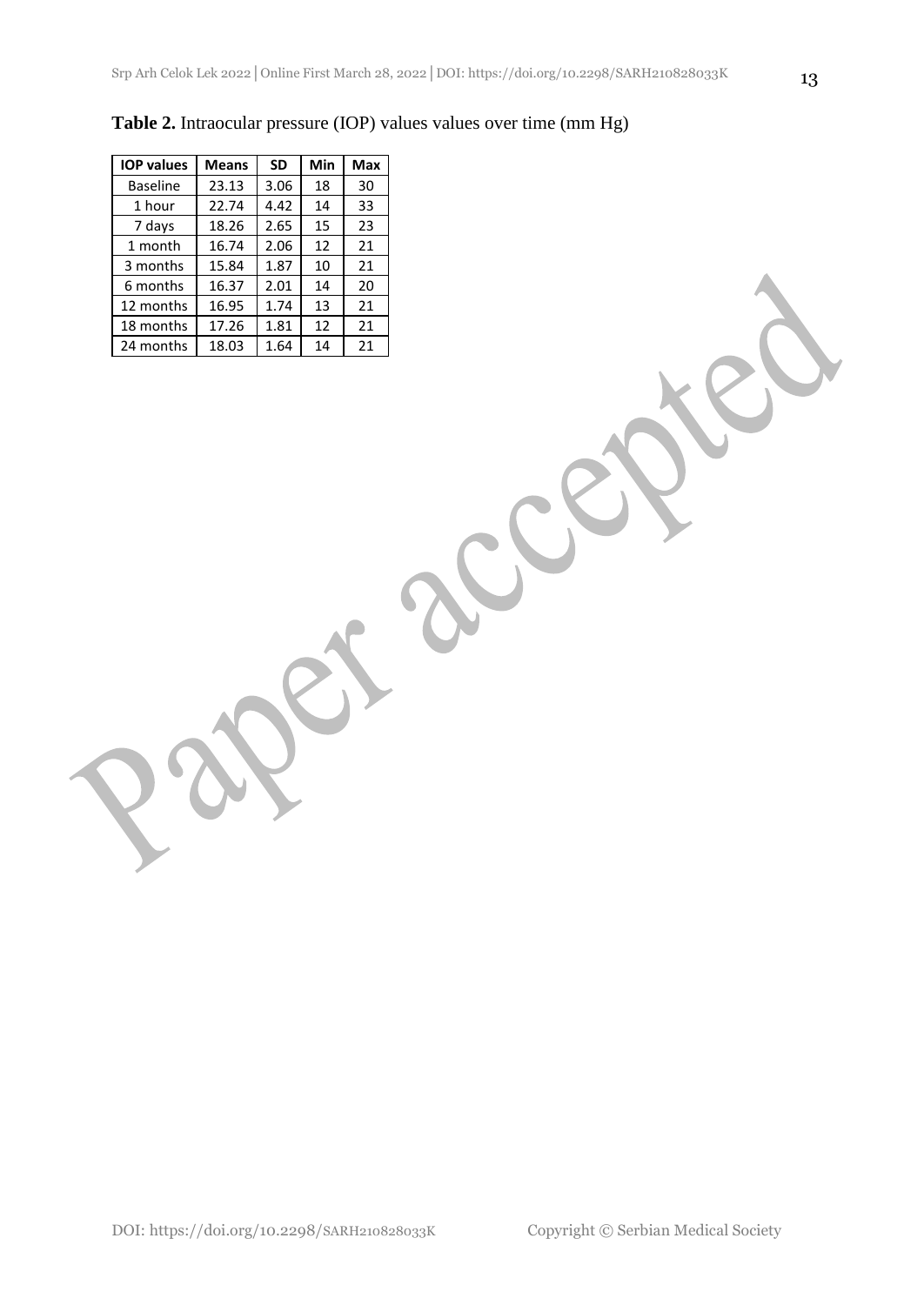| <b>Time</b> | <b>IOP</b> reduction |       |  |
|-------------|----------------------|-------|--|
|             | mm Hg                | ℅     |  |
| 1 hour      | 0.39                 | 1.71  |  |
| 7 days      | 4.87                 | 21.05 |  |
| 1 month     | 6.39                 | 27.65 |  |
| 3 months    | 7.29                 | 31.51 |  |
| 6 months    | 6.76                 | 29.24 |  |
| 12 months   | 6.18                 | 26.73 |  |
| 18 months   | 5.87                 | 25.37 |  |
| 24 months   | 5.11                 | 22.07 |  |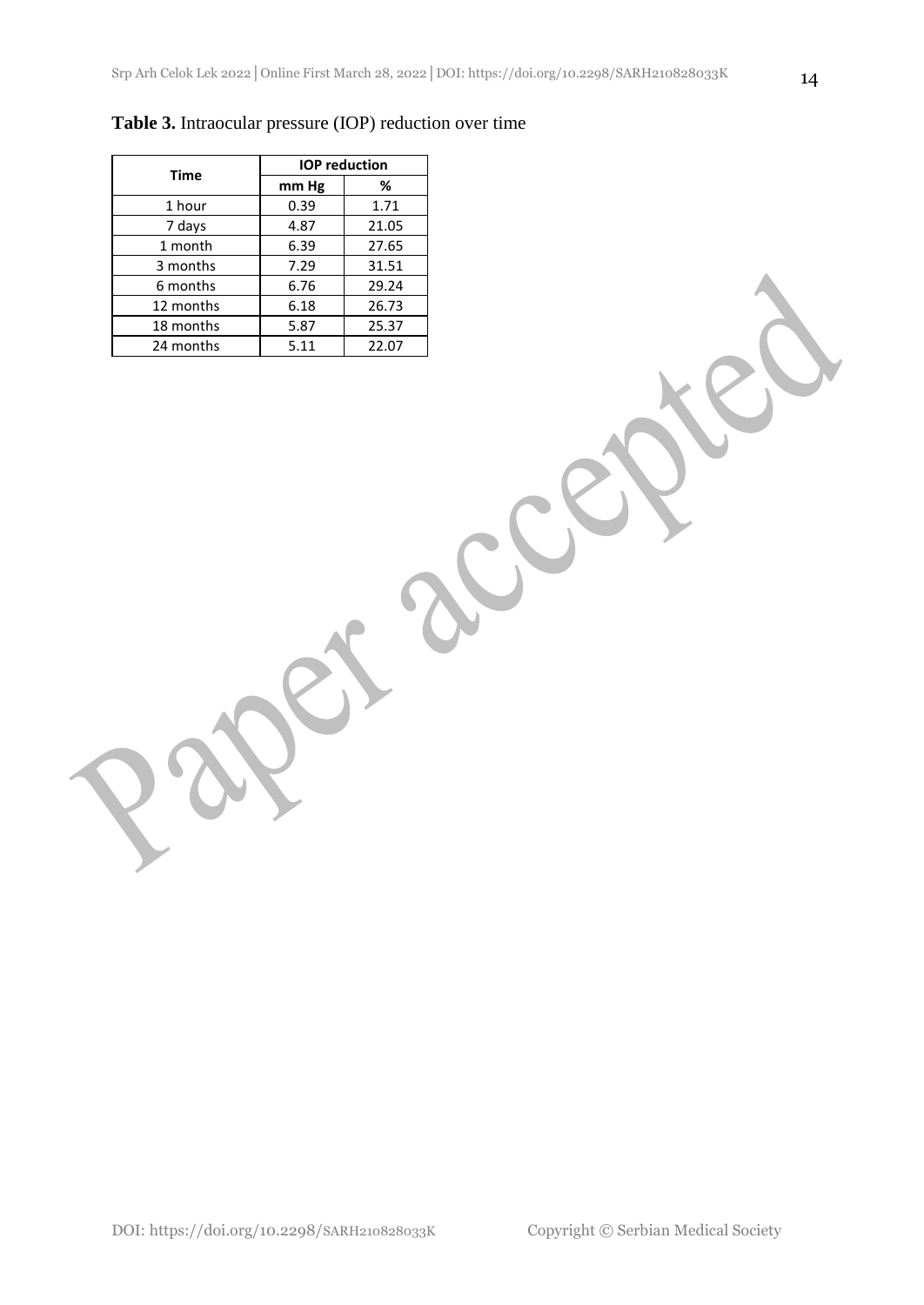| <b>Table 4.</b> Correlation between baseline intraocular pressure (IOP) and reduction percentage |  |  |  |
|--------------------------------------------------------------------------------------------------|--|--|--|
|--------------------------------------------------------------------------------------------------|--|--|--|

|                               |                            | <b>Baseline</b><br><b>IOP</b> | <b>Reduction</b> |
|-------------------------------|----------------------------|-------------------------------|------------------|
| <b>Baseline</b><br><b>IOP</b> | <b>Pearson Correlation</b> |                               | $0.710**$        |
|                               | Sig. (2-tailed)            |                               | 0.000            |
|                               | N                          | 38                            | 38               |
| Reduction                     | Pearson correlation        | $0.710***$                    |                  |
|                               | Sig. (2-tailed)            |                               |                  |
|                               | N                          | 38                            |                  |

\*\*Correlation significant – p < 0.01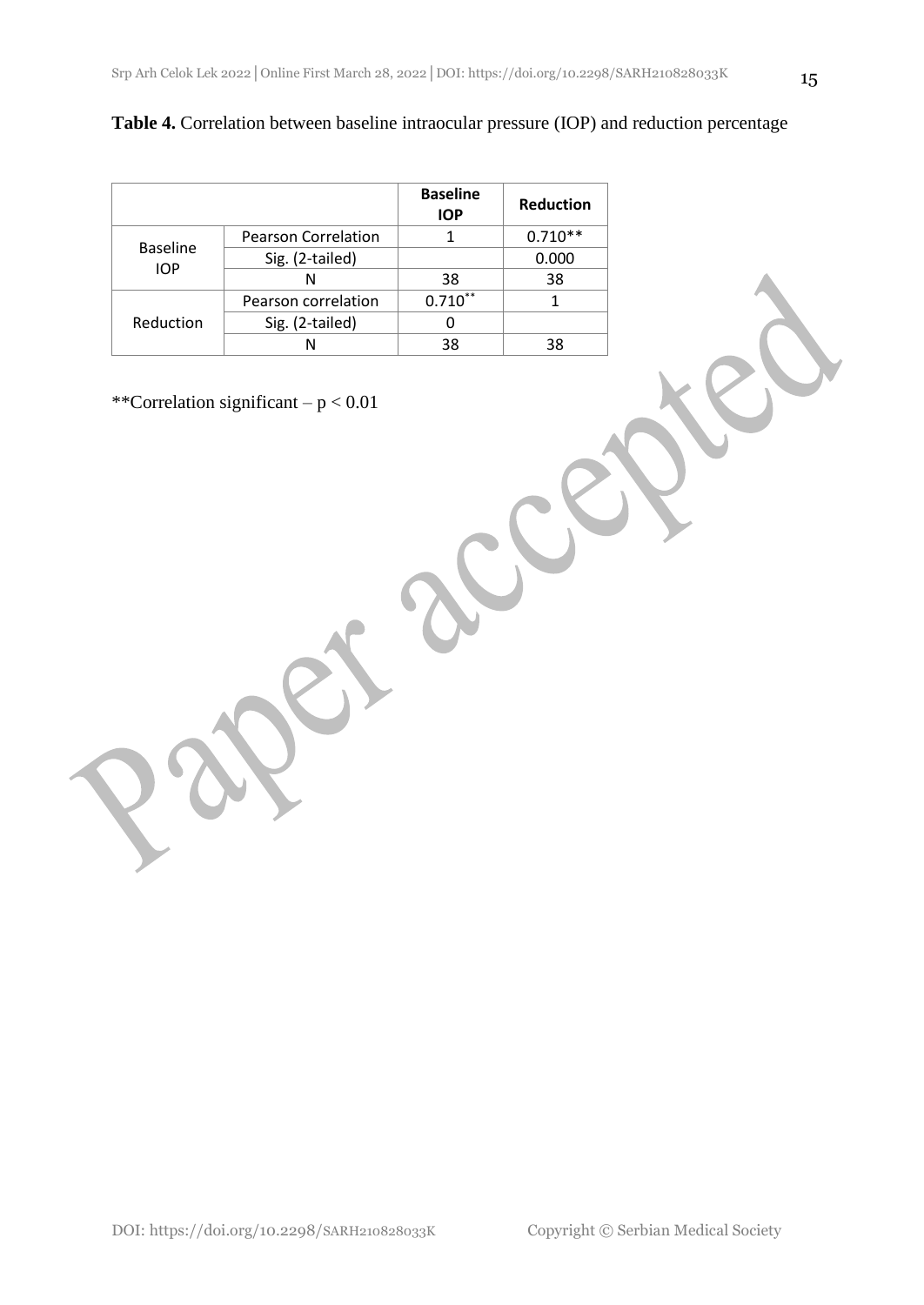

**Figure 1.** Mean intraocular pressure (IOP) values during the follow-up of 24 months